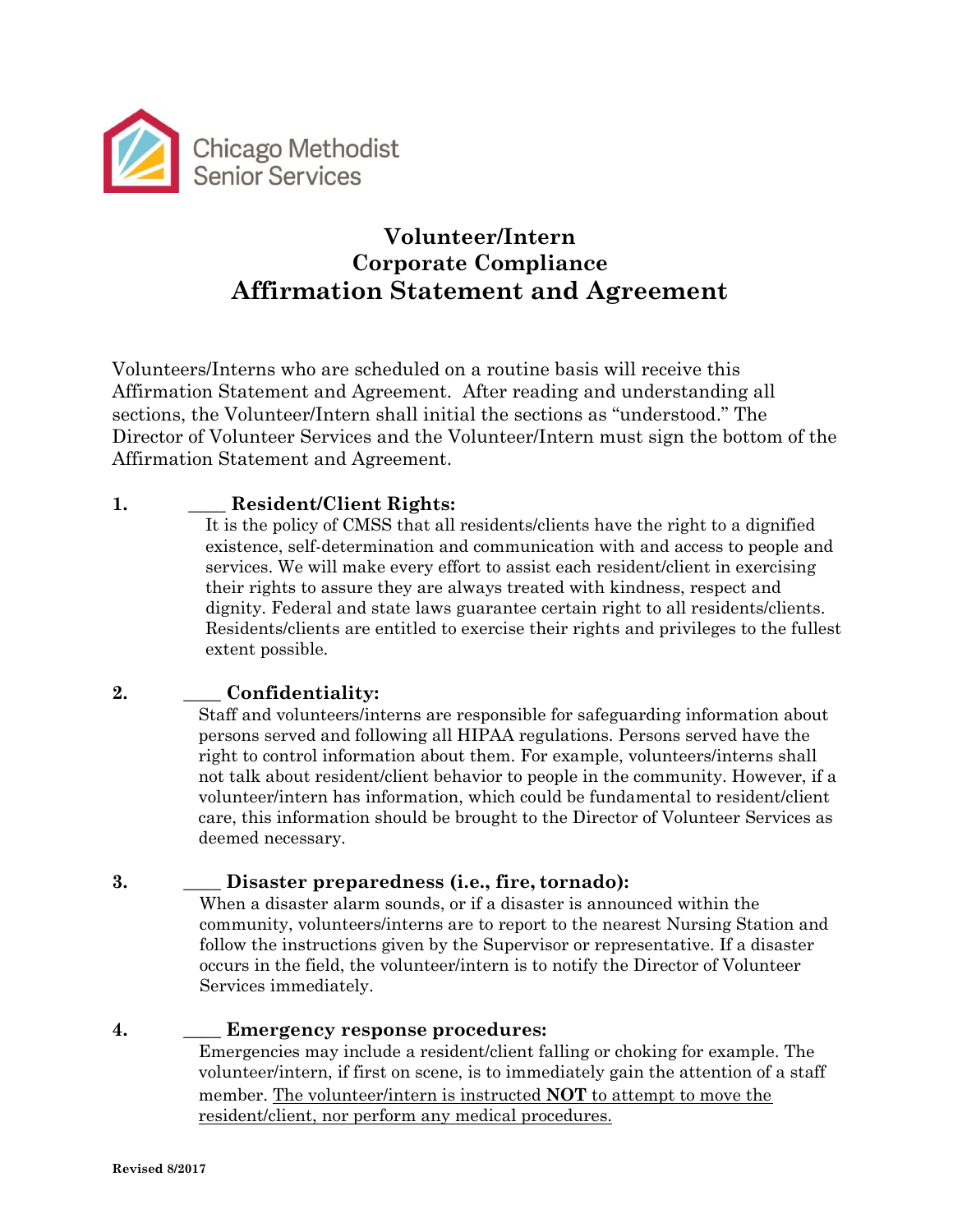#### **5.** \_\_\_\_ **Safety procedures/precautions:**

Volunteers/interns are **NOT** permitted to lift or reposition residents/clients. When assisting to pass out refreshments, the volunteer/intern will work directly with a staff member and follow the direction of the designated staff member (who is aware of special diet precautions and/or swallowing disorders). During crafts, cooking and other hands-on activity tasks, all supplies and equipment will be approved as "safe" by a designated staff member. Staff will guide volunteers/interns in the use of all supplies and equipment. Staff will follow safety guidelines such as supervising scissors use, checking for the size of beads or buttons to deter swallowing of items by residents/clients who are cognitively impaired, and other such considerations. Also, staff will inform volunteers/interns of any pertinent medical and/or physical precautions related to residents/clients with whom the volunteer/intern will work. For example, if a resident/client demonstrates "wandering", the volunteer/intern will be informed. This information will be used by the volunteer/intern for the benefit of the resident/client while the volunteer/intern is assisting with programming in which this resident/client is involved. As per the "confidentiality" given to all residents/clients, the volunteer/intern will not repeat this information in the community.

#### **6.** \_\_\_\_ **Infection Control:**

Volunteers/interns will follow universal infection control procedures such as hands will be washed between working with residents/clients, from room to room for individual visits, and following a group activity where residents/clients were touched. Volunteers/interns will report to a designated staff member for instructions before entering a room marked as "isolation". Volunteers/interns will follow all procedures listed on resident/client room doors for isolation procedures, such as contact isolation and use of disposable gloves. Volunteers/interns shall follow all organization's recommendations such as not coming to the site when he/she is suffering from the flu or other infectious illness.

#### **7.** \_\_\_\_ **Abuse and Neglect:**

Volunteer/intern will report to the Director of Volunteer Services any of the following: Abuse: Physical contact which harms or is likely to harm the resident/client or inflicting emotional pain or distress on resident/client; Neglect: Failure to provide treatment and services necessary to maintain the health and safety of the resident/client are noticed.

#### **8.** \_\_\_\_ **Body Mechanics:**

Basic Body Mechanics include the following suggestions:

(a) Use back intelligently. Always try to maintain the natural contour of the spine. Do not bend back out of shape. Always bend knees when lifting or bending. Avoid twisting at the waist.